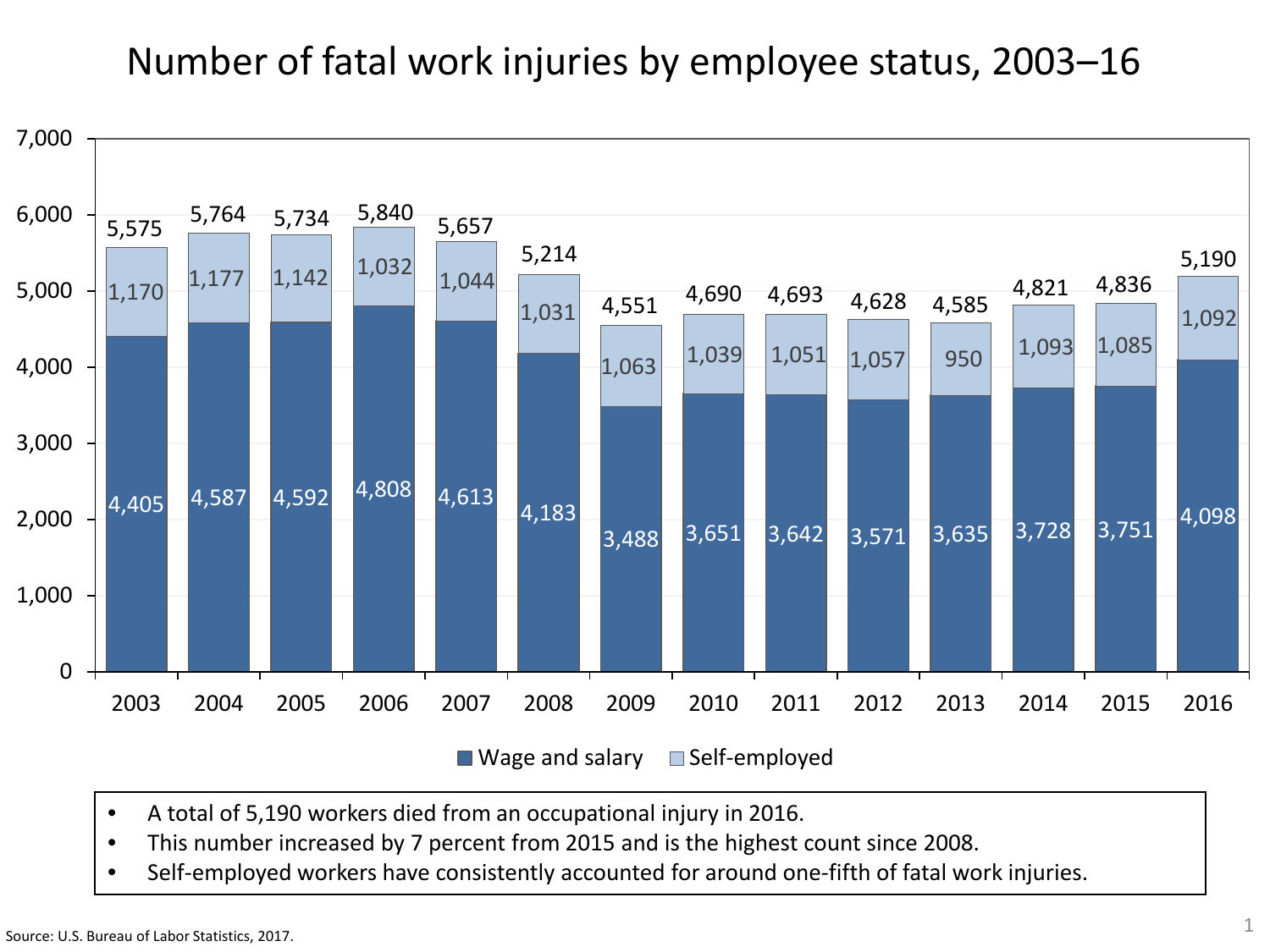#### Rate of fatal work injuries per 100,000 full-time equivalent workers by employee status, 2006–16



- The 2016 all-worker fatal work injury rate was 3.6 fatal work injuries per 100,000 full-time equivalent workers (FTEs).
- The rate for self-employed workers has consistently been higher than that of all workers since the adoption of hours-based rates.

Note: Rate = (Fatal work injuries/Total hours worked by all workers) x 200,000,000 where 200,000,000 = base for 100,000 full-time equivalent workers (FTEs) working 40 hours per week, 50 weeks per year. The total hours worked are annual average estimates from the Current Population Survey (CPS).

In 2008, CFOI implemented a new methodology, using hours worked for fatal work injury rate calculations rather than employment. For additional information on the fatal work injury rate methodology, please see [www.bls.gov/iif/oshnotice10.htm.](http://www.bls.gov/iif/oshnotice10.htm)

Source: U.S. Bureau of Labor Statistics, Current Population Survey, Census of Fatal Occupational Injuries, 2017.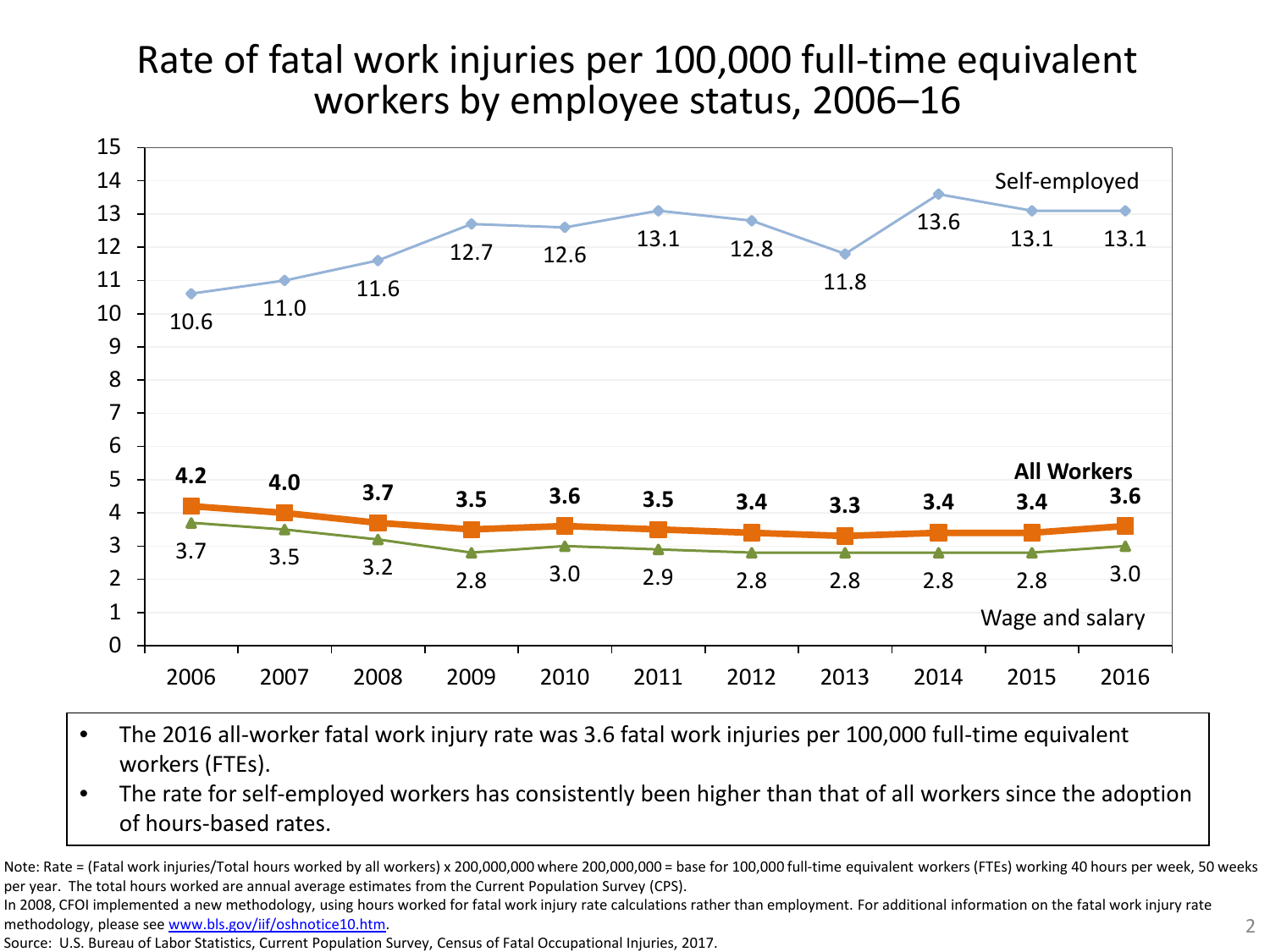### Fatal occupational injuries by major event, 2016



- More fatal work injuries resulted from transportation incidents than from any other event in 2016.
- Roadway incidents alone accounted for about one out of every four fatal work injuries.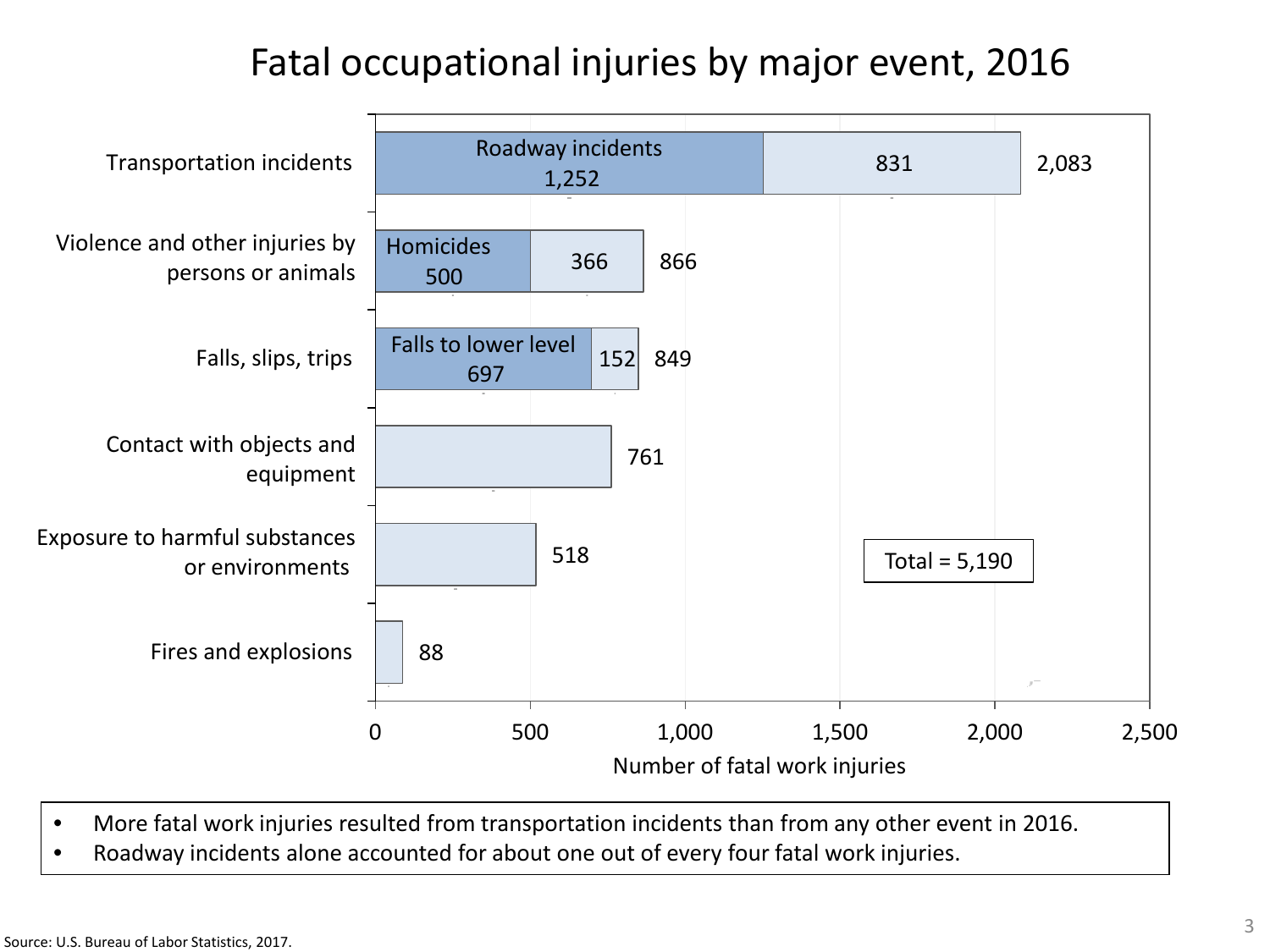### Change in fatal work injury counts by event, 2015–16



- The all-event total for 2016 was higher by 354 cases over the 2015 total.
- Violence and other injuries by persons or animals saw the greatest increase from 2015.
- All types of injuries saw increases in 2016 except for fires and explosions, which decreased by 33 fatal injuries.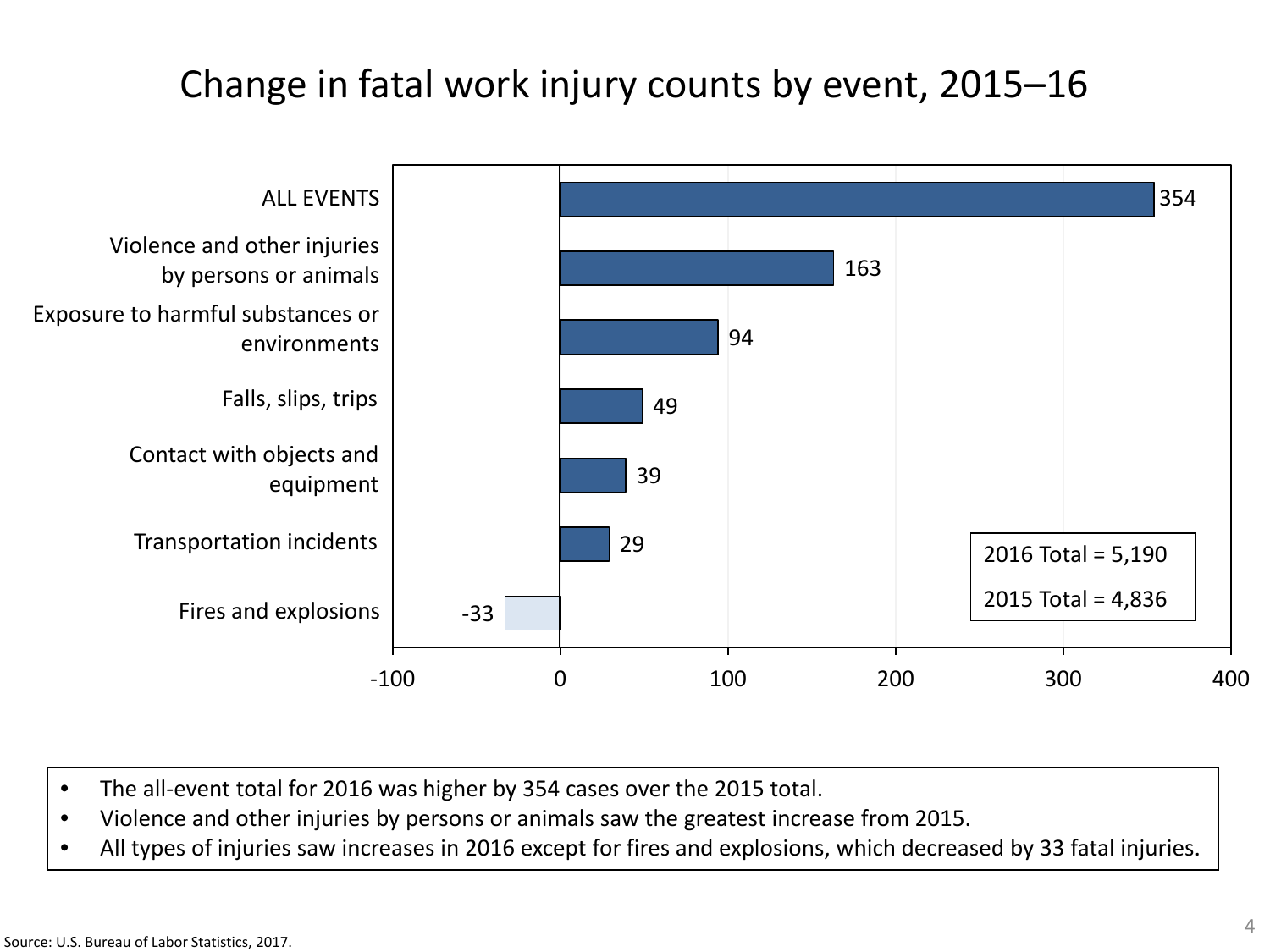### Percent of fatal falls to lower level by height of fall, 2016



- A total of 697 work-related fatal falls to lower level were recorded in 2016, up 8 percent from 2015.
- Of the cases where height of fall was known (591 cases), 47 percent were falls of 15 feet or less.
- About one in five falls with a known height were from more than 30 feet.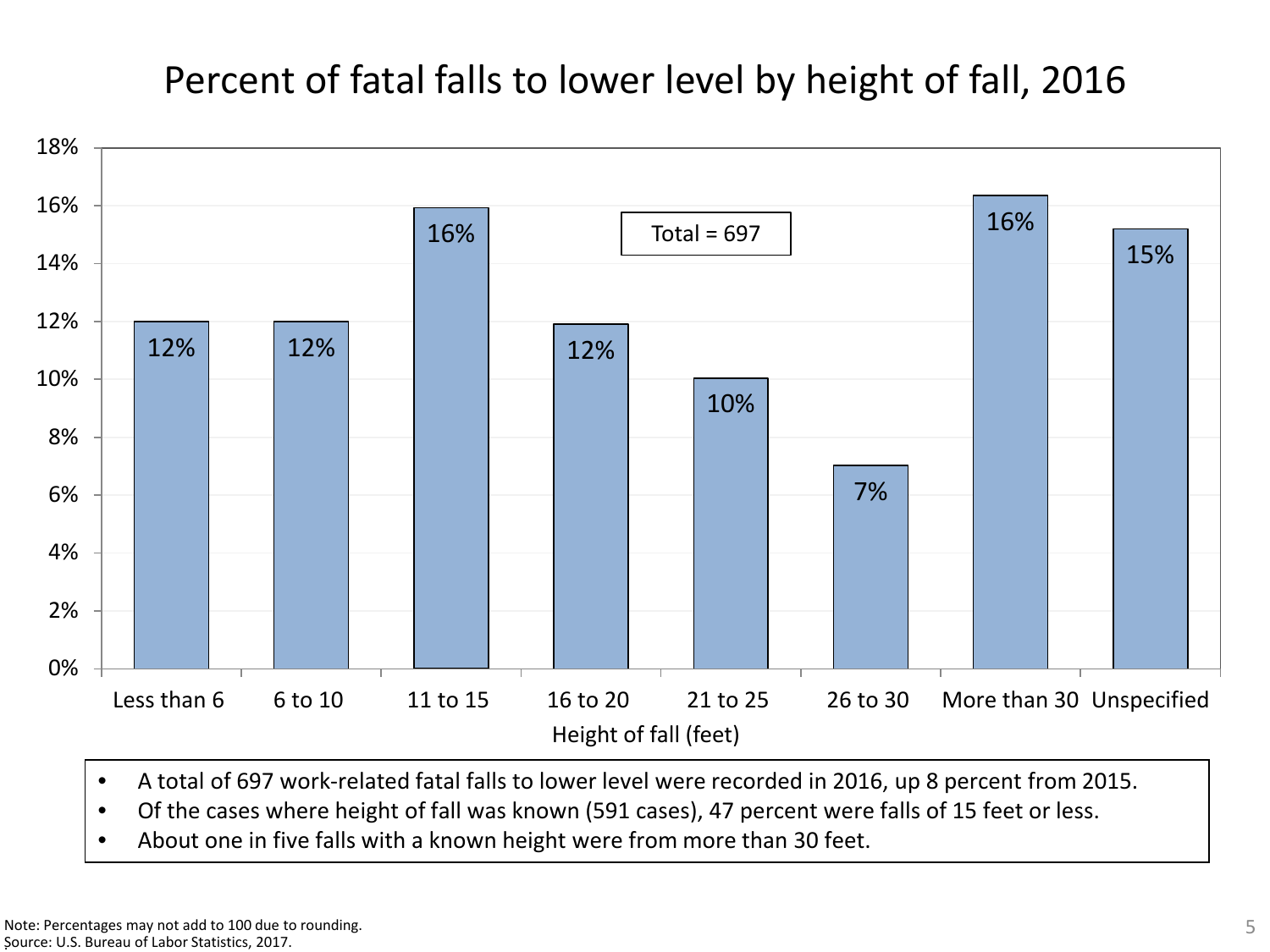### Fatal occupational injuries due to transportation incidents, 2016



- Transportation incidents increased from 2,054 in 2015 to 2,083 in 2016.
- Together, roadway collisions with another vehicle and other roadway incidents account for about 60 percent of fatal work-related transportation injuries.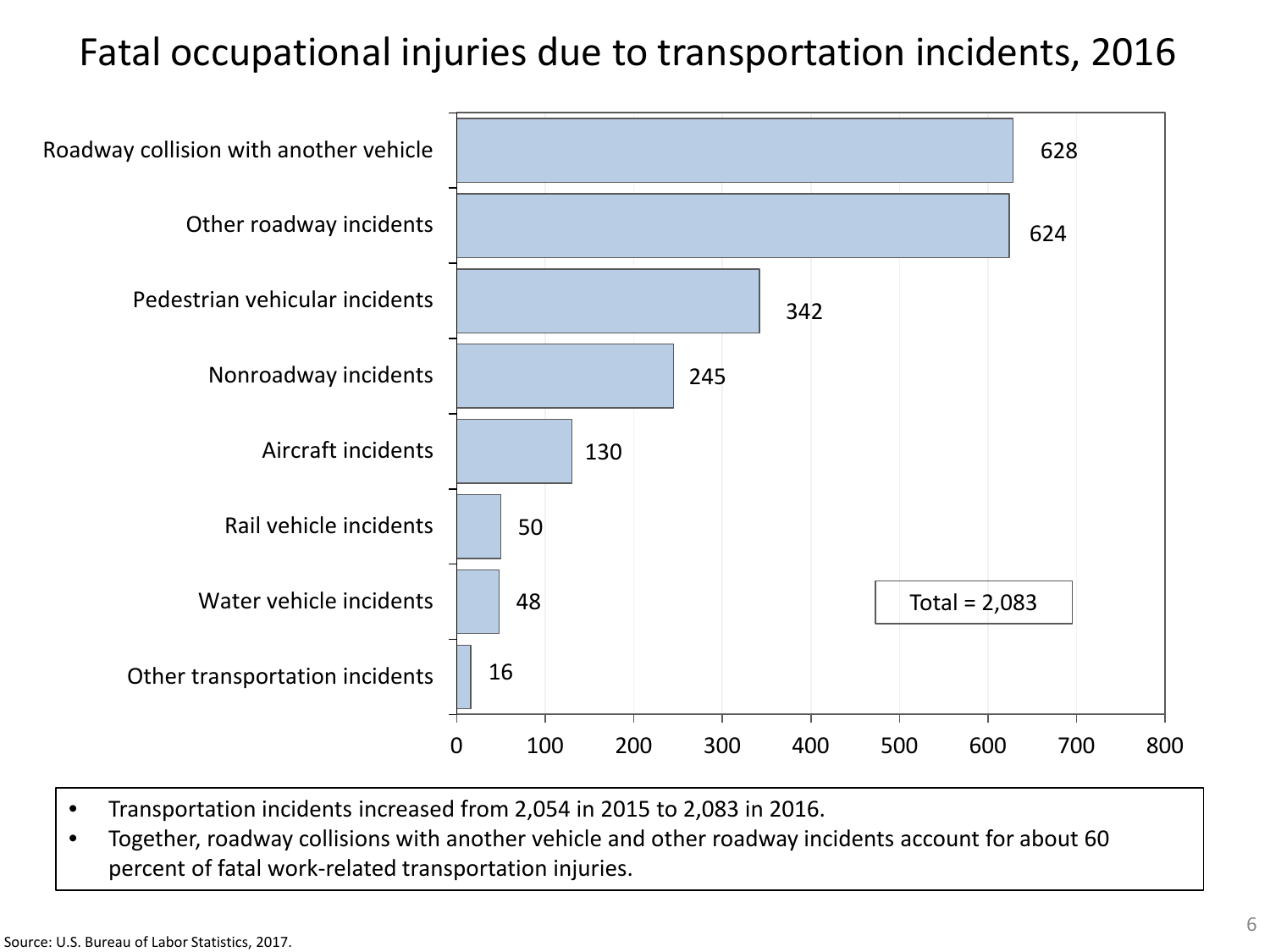## How workers died in multiple-fatality incidents by selected events, 2011–16



- A total of 159 multiple-fatality incidents were recorded in 2016 (incidents in which more than one worker was killed).
- These incidents resulted in 369 worker deaths.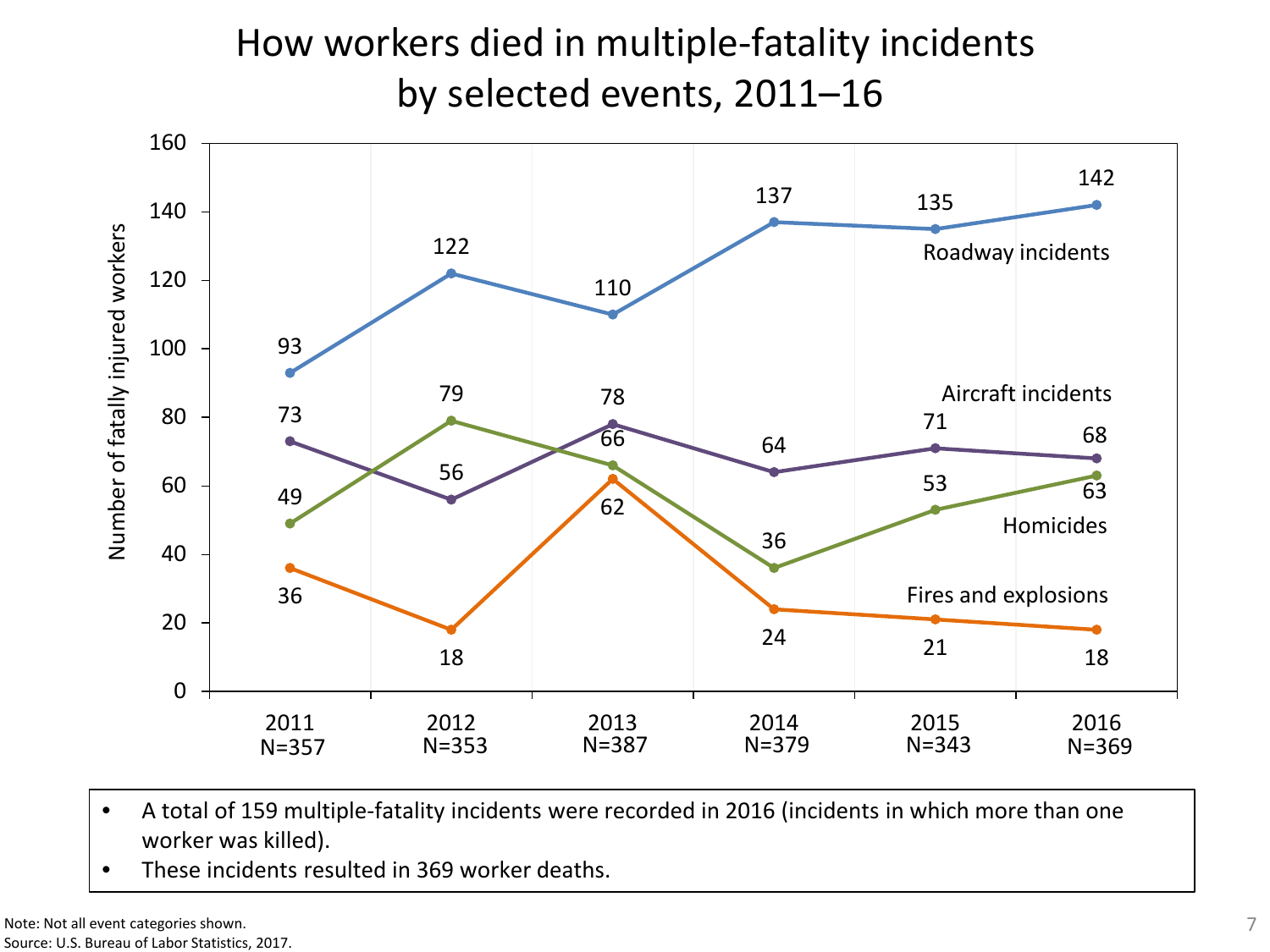#### Fatal work injuries and hours worked by gender of worker, 2016



- A disproportionate share of fatal work injuries involved men relative to their hours worked in 2016.
- Men had a fatal work injury rate of 5.8 deaths per 100,000 full time equivalent workers while the rate for women was 0.6.

Note: Fatal injury rates exclude workers under the age of 16 years, volunteers, and resident military. The number of fatal work injuries represents total published fatal injuries before the exclusions. For additional information on the fatal work injury rate methodology, please see [www.bls.gov/iif/oshnotice10.htm.](http://www.bls.gov/iif/oshnotice10.htm) Source: U.S. Bureau of Labor Statistics, Current Population Survey, Census of Fatal Occupational Injuries, 2017.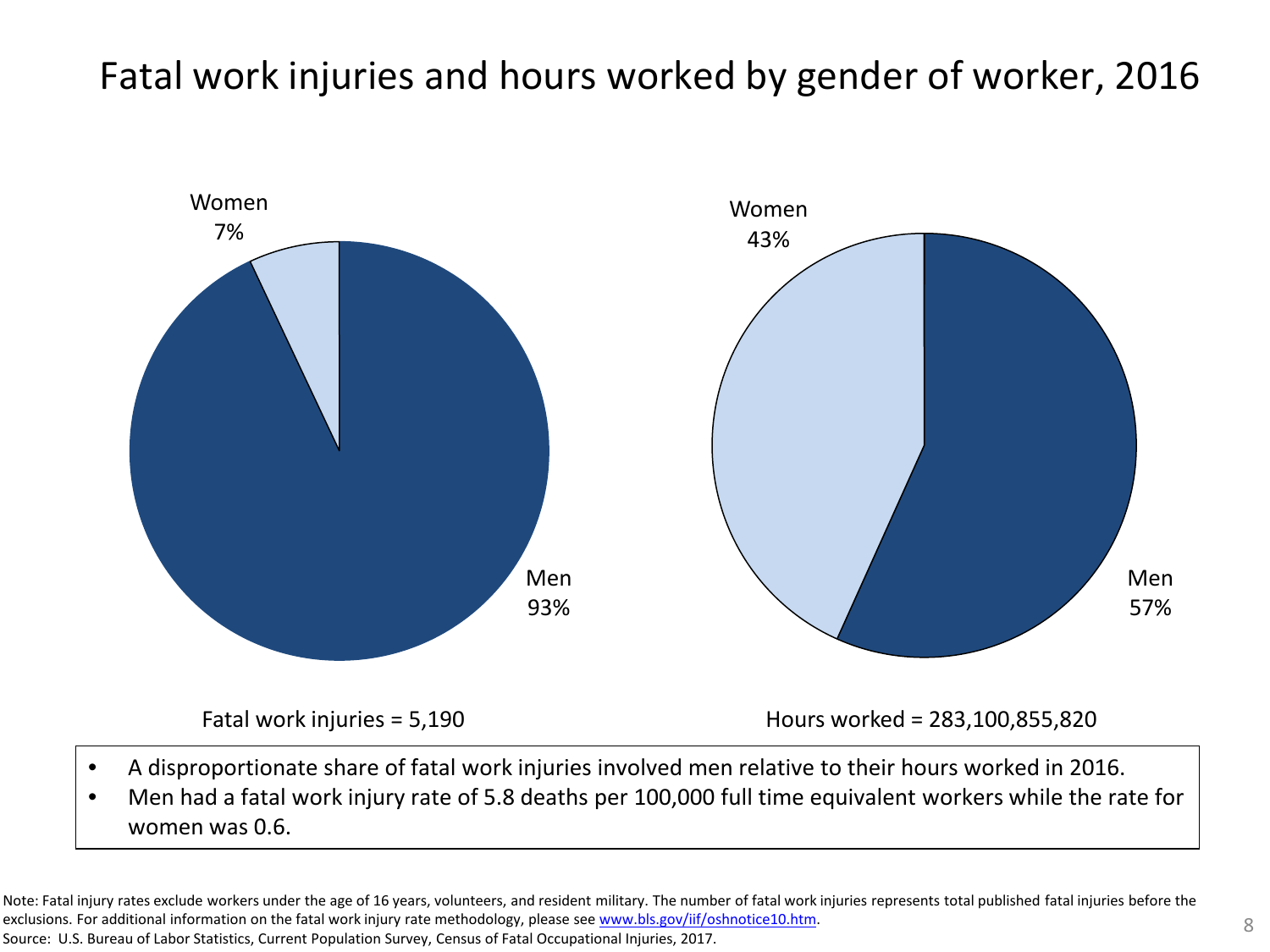### Distribution of fatal injury events by gender of worker, 2016



- Women experienced a higher proportion of fatal injuries due to homicides and exposure to harmful substances and environments relative to men.
- Men incurred a higher proportion of injuries from roadway incidents; falls, slips, and trips; and contact with objects and equipment.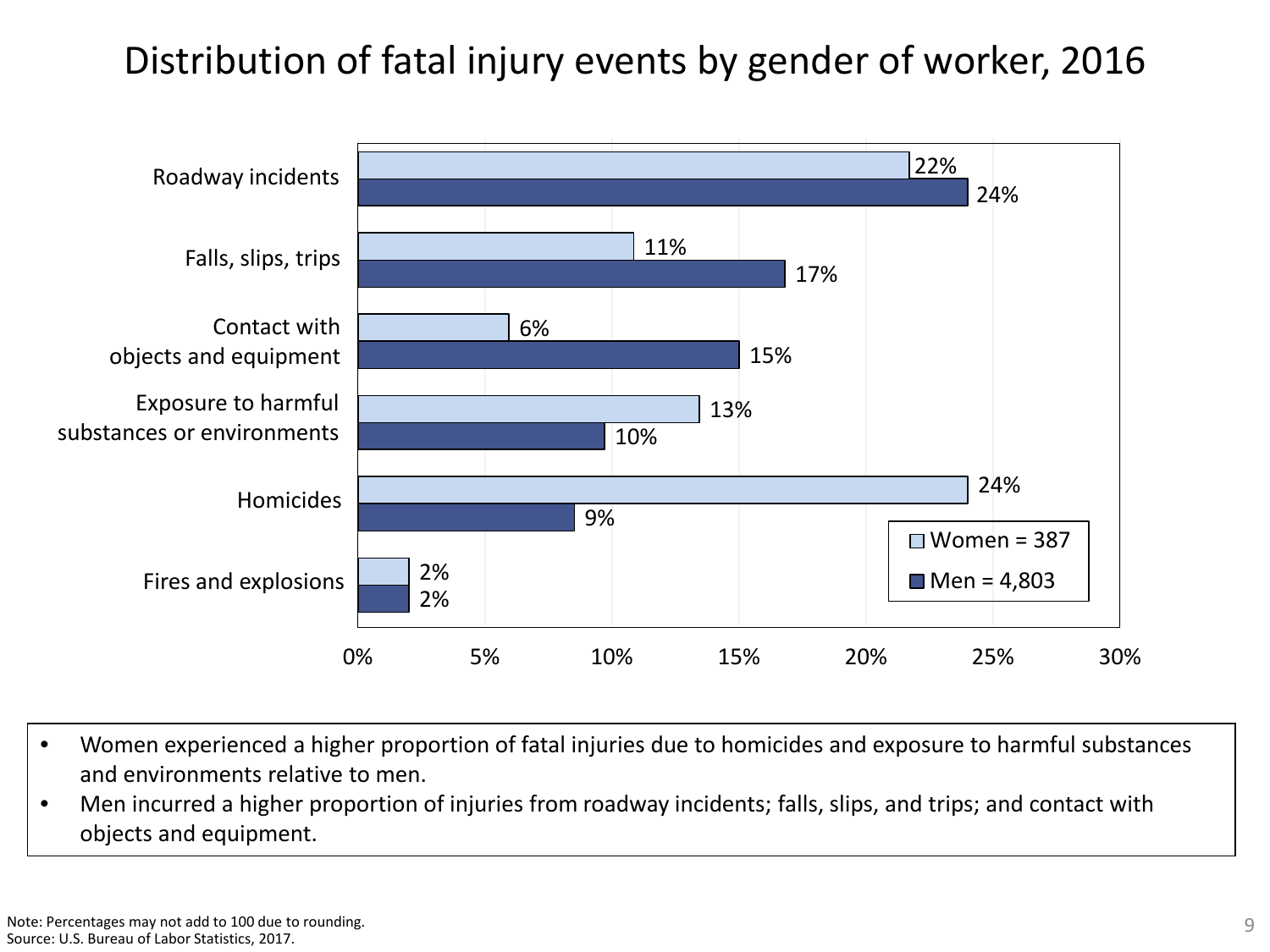# Percent of work-related homicides by gender of decedent and assailant type, 2016



- Relatives or domestic partners were the most frequent assailant in work-related homicides involving women.
- Robbers were the most common work-related homicide assailant for men.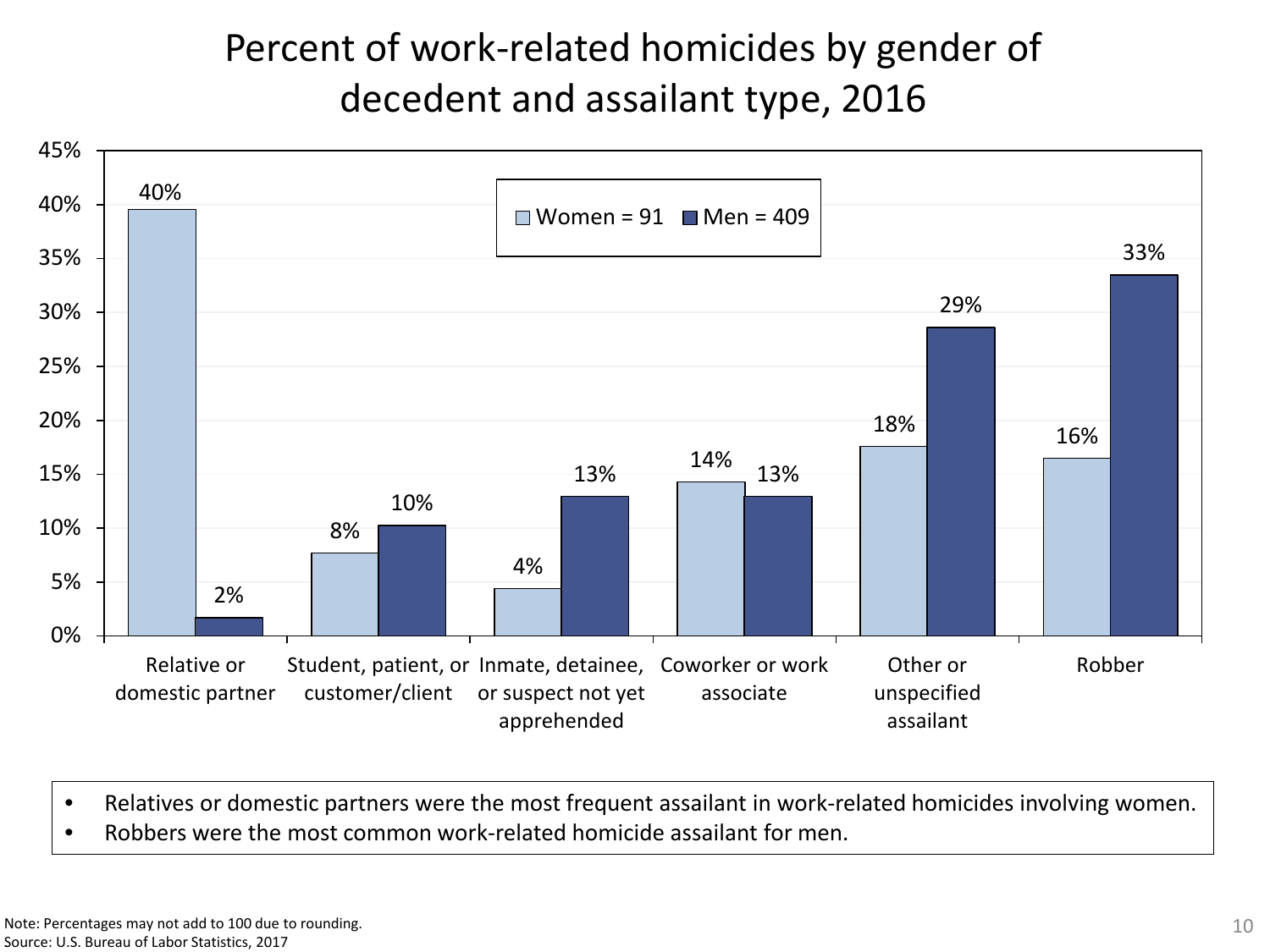#### Fatal work injuries involving Hispanic or Latino workers, 2003–16



• Fatal work injuries involving Hispanic or Latino workers decreased in 2016.

• Around two-thirds of fatally-injured Hispanic or Latino workers in 2016 were born outside of the United States.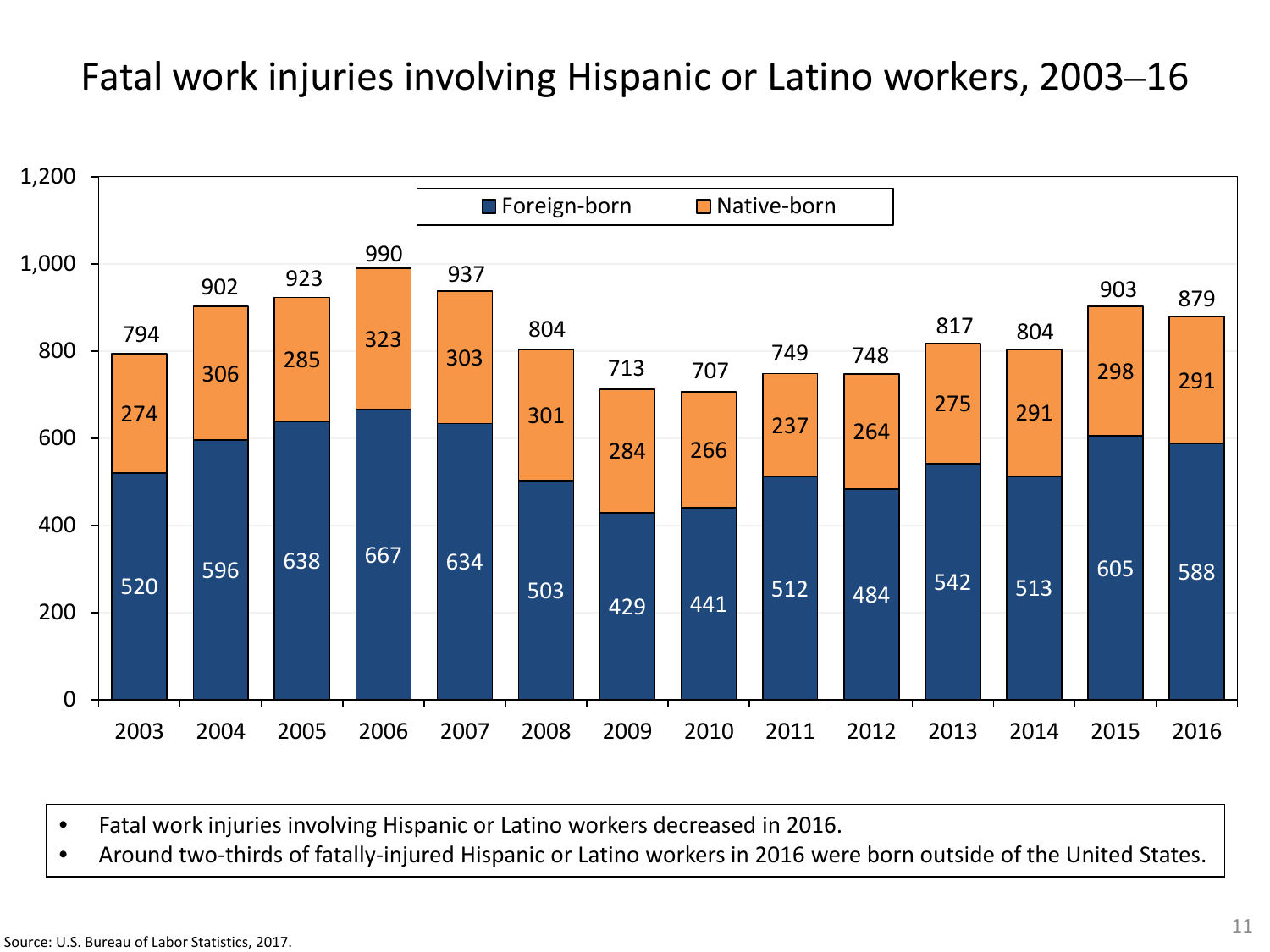# Fatal injuries involving foreign-born workers by country or region of birth, 2011–16



- Foreign-born fatalities were the highest number in 2016 (970) since 2007.
- About one-fifth of fatalities in 2016 were to foreign-born workers.
- Fatalities involving workers born in Asia increased in 2016 to 183.

Note: Not all countries or regions of birth are shown. Source: U.S. Bureau of Labor Statistics, 2017.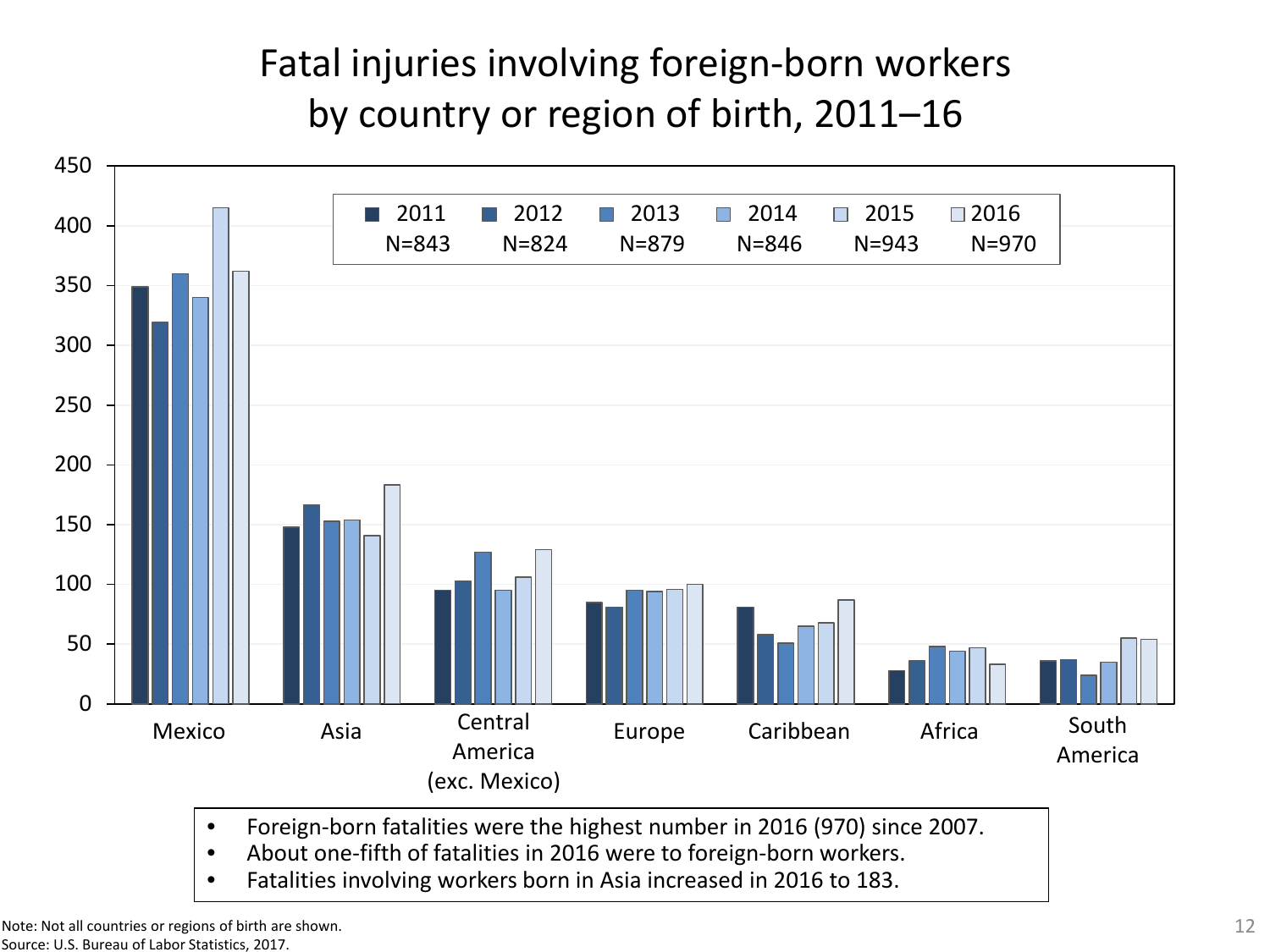#### Rate of fatal work injuries per 100,000 full-time equivalent workers by age group, 2016



- Workers age 65 and over had the highest fatal injury rate of all workers.
- The largest number of fatal work injuries involved workers in the 55 to 64 and 45 to 54 age groups.

Note: Fatal injury rates exclude workers under the age of 16 years, volunteers, and resident military. For additional information on the fatal work injury rate methodology, please see [www.bls.gov/iif/oshnotice10.htm.](http://www.bls.gov/iif/oshnotice10.htm)

Source: U.S. Bureau of Labor Statistics, Current Population Survey, Census of Fatal Occupational Injuries, 2017.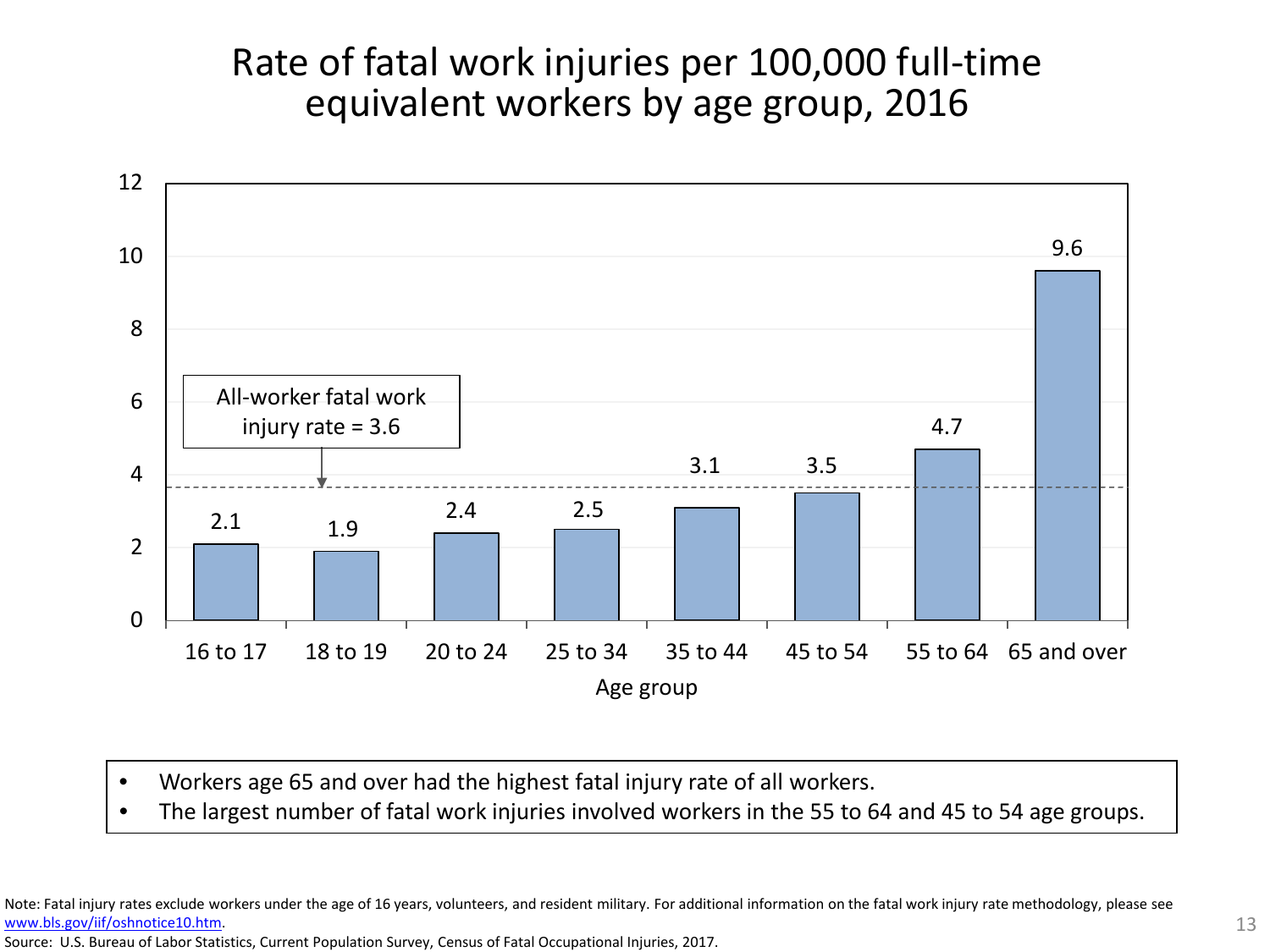### Number and rate of fatal work injuries by industry sector, 2016



• Private construction had the highest count of fatal injuries in 2016, but the private agriculture, forestry, fishing and hunting sector had the highest fatal work injury rate.

Note: Fatal injury rates exclude workers under the age of 16 years, volunteers, and resident military. The number of fatal work injuries represents total published fatal injuries before the exclusions. For additional information on the fatal work injury rate methodology, please see [www.bls.gov/iif/oshnotice10.htm](http://www.bls.gov/iif/oshnotice10.htm).

Source: U.S. Bureau of Labor Statistics, Current Population Survey, Census of Fatal Occupational Injuries, 2017.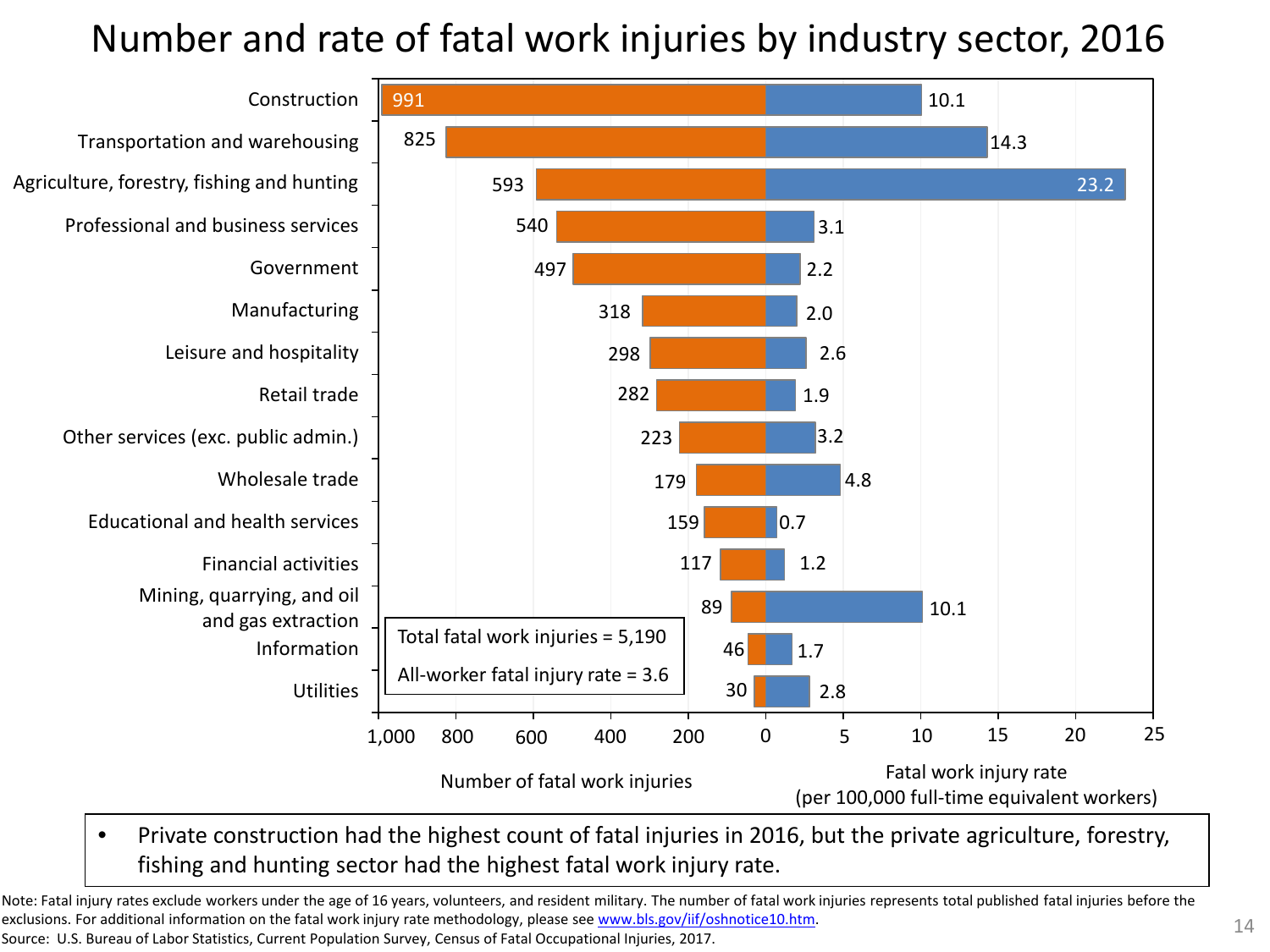# Contracted workers as a percentage of all fatally-injured workers in selected occupation groups, 2016



- There were 856 fatally-injured contracted workers in 2016, which accounted for 16 percent of all fatalities.
- Construction and extraction occupations had the highest percentage of fatally injured workers who were contracted at the time of the incident at 48 percent.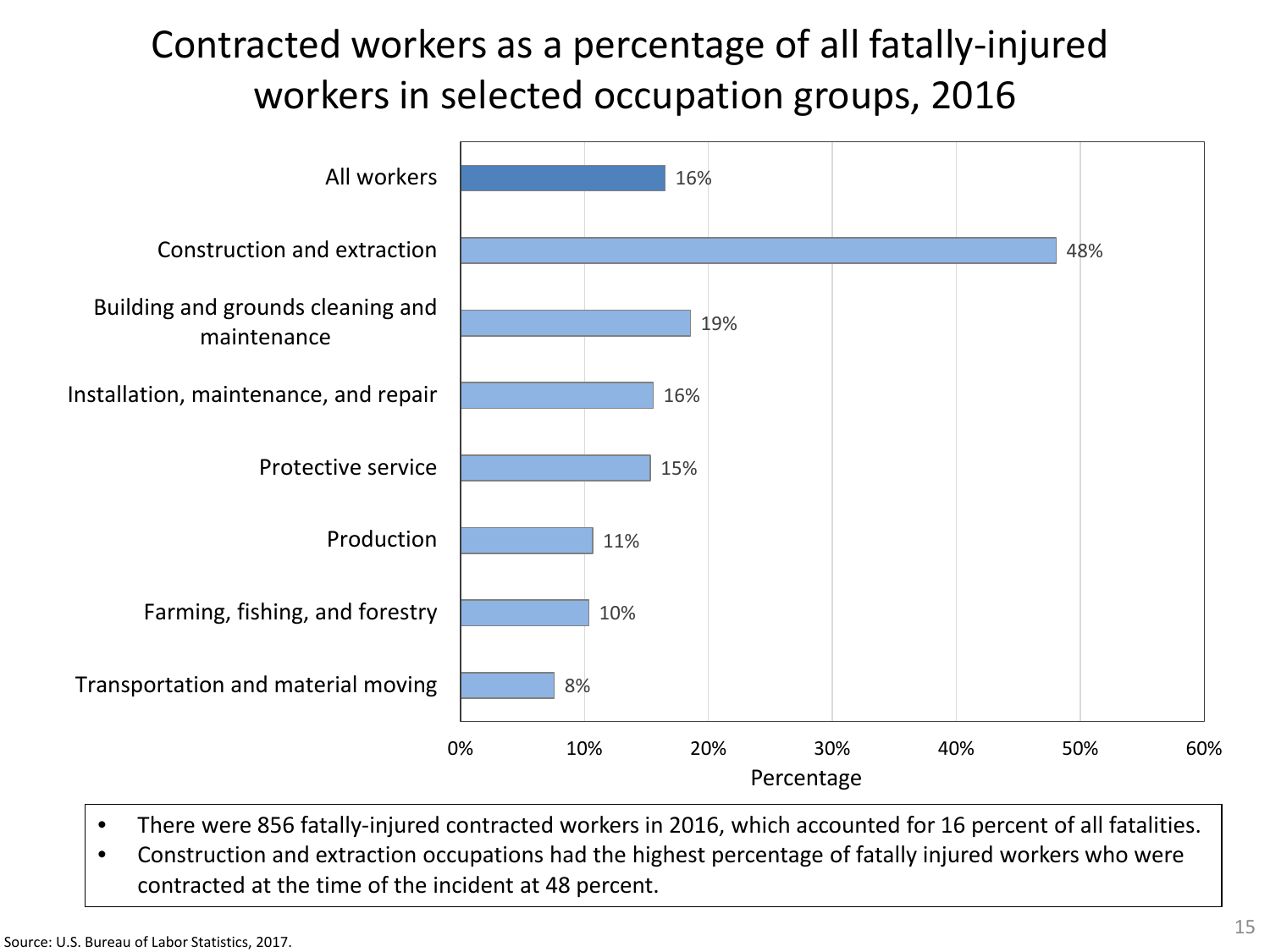Fatal occupational injuries in the private sector mining, quarrying, and oil and gas extraction industry, 2003–16



- Fatal work injuries in the private mining, quarrying, and oil and gas extraction industry decreased by 26 percent to 89 in 2016, a series low for the industry.
- Oil and gas extraction industries accounted for 71 percent of the fatal work injuries in this sector in 2016.

Note: Oil and gas extraction industries include oil and gas extraction (NAICS 21111), drilling oil and gas wells (NAICS 213111), and support activities for oil and gas operations (NAICS 213112). 16 Source: U.S. Bureau of Labor Statistics, 2017.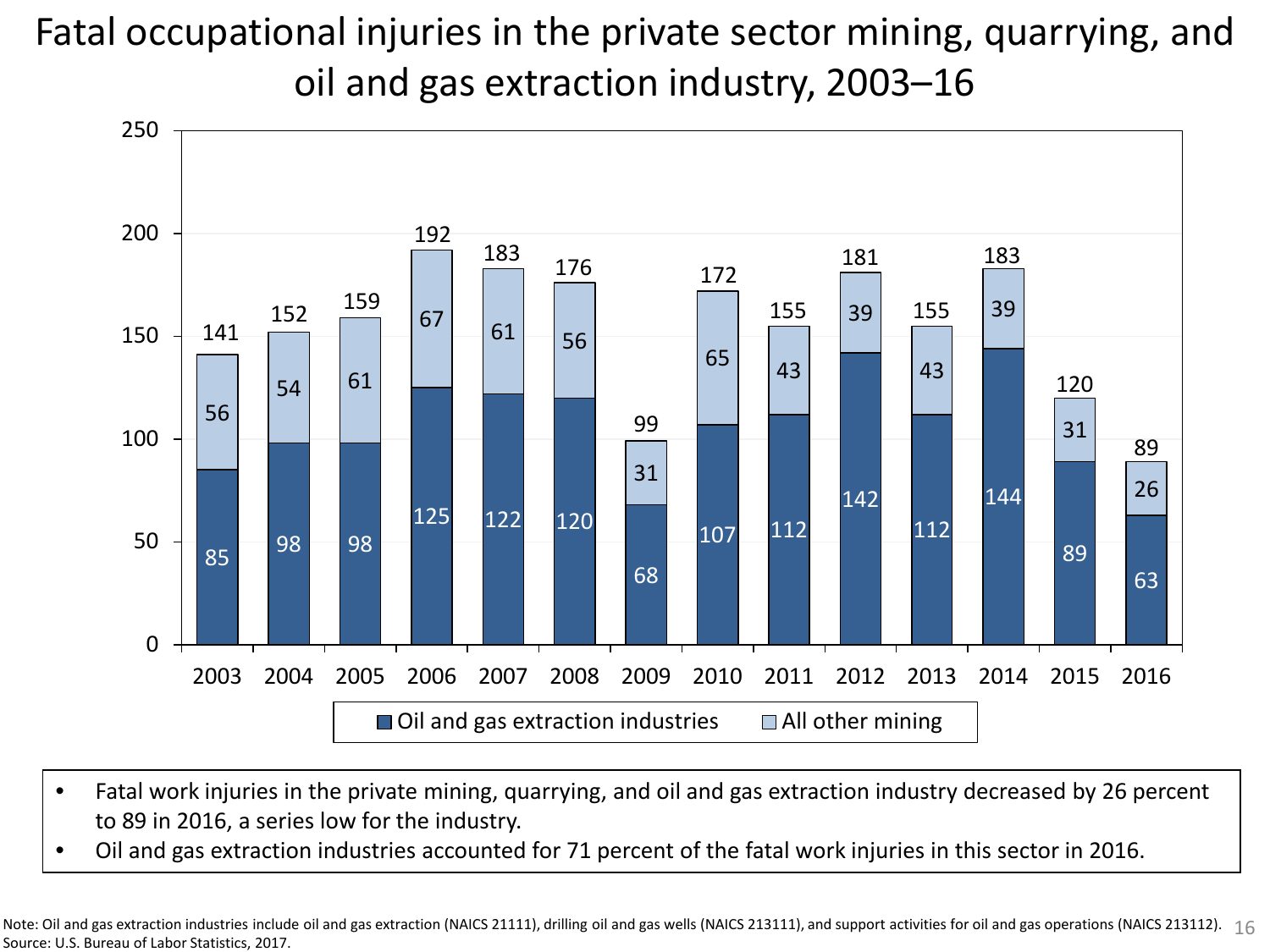# Number and rate of fatal occupational injuries to civilian workers by major occupation group, 2016



- Transportation and material moving occupations had the highest number of fatal work injuries in 2016.
- Farming, fishing, and forestry occupations had the highest fatal work injury rate in 2016.

Note: Fatal injury rates exclude workers under the age of 16 years, volunteers, and resident military. The number of fatal work injuries represents total published fatal injuries before exclusions. For additional information on the fatal work injury rate methodology, please see [www.bls.gov/iif/oshnotice10.htm](http://www.bls.gov/iif/oshnotice10.htm). 17

Source: U.S. Bureau of Labor Statistics, Current Population Survey, Census of Fatal Occupational Injuries, 2017.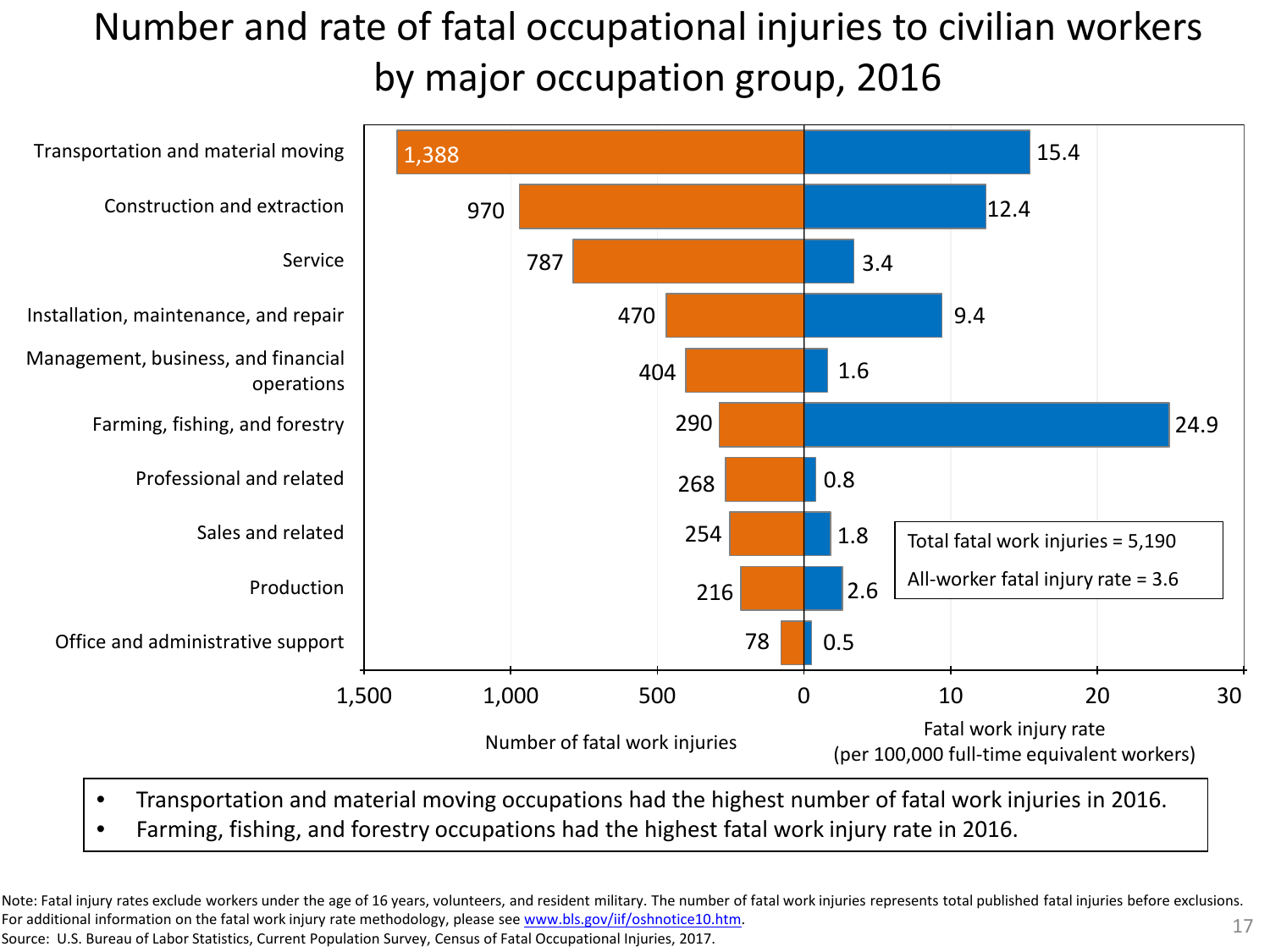# Civilian occupations with high fatal work injury rates, 2016



- In 2016, fatal work injury rates were high for logging workers and fishers and related fishing workers.
- Driver/sales workers and truck drivers incurred the greatest number of fatal injuries.

Note: Fatal injury rates exclude workers under the age of 16 years, volunteers, and resident military. The number of fatal work injuries represents total published fatal injuries before exclusions. For additional information on the fatal work injury rate methodology, please see [www.bls.gov/iif/oshnotice10.htm](http://www.bls.gov/iif/oshnotice10.htm). Source: U.S. Bureau of Labor Statistics, Current Population Survey, Census of Fatal Occupational Injuries, 2017. 18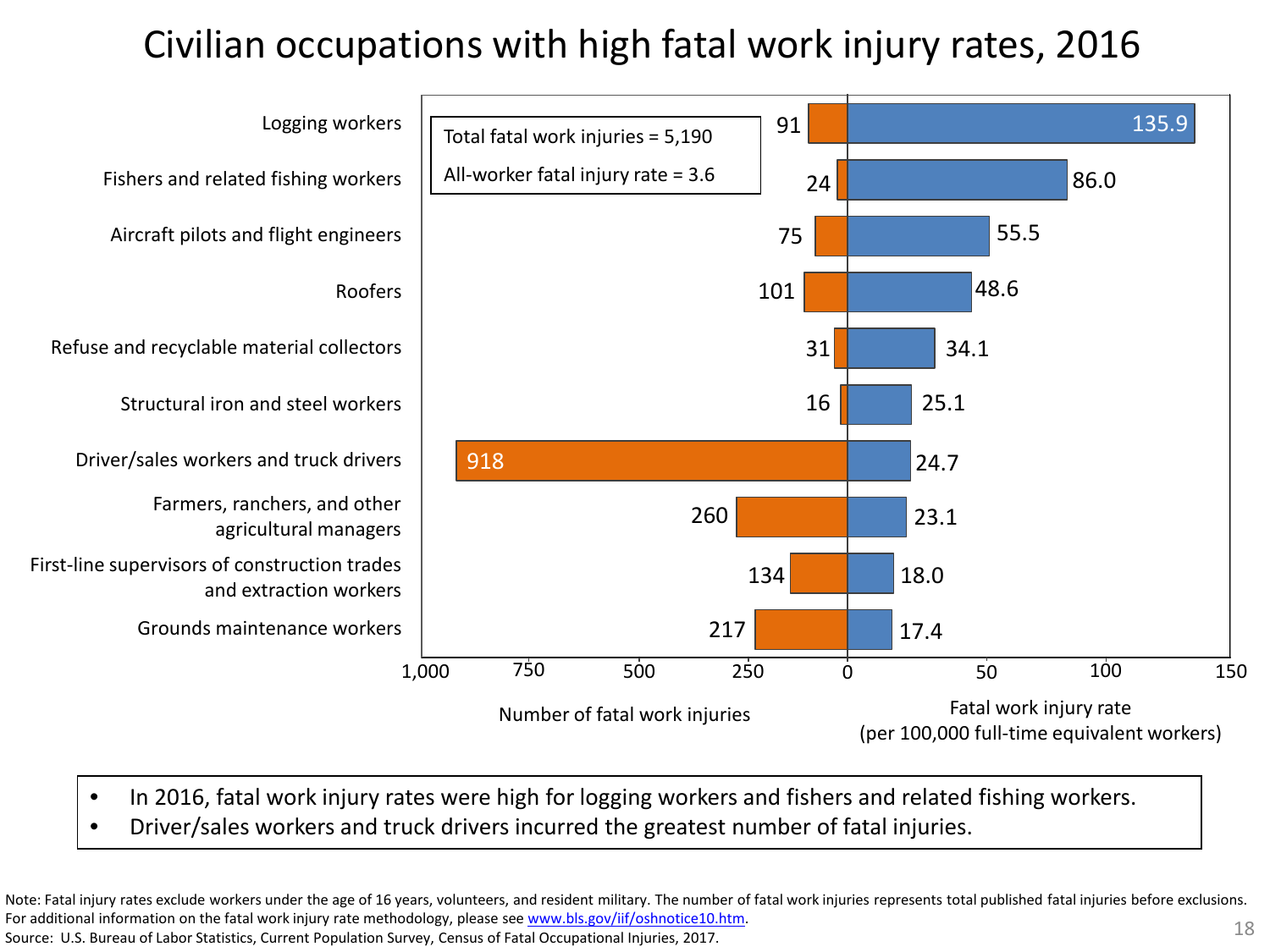## Civilian occupations with high fatal injury counts by leading event, 2016



- The 10 occupations with highest fatal injury counts accounted for 39 percent of all fatal injuries in 2016.
- Transportation incidents caused the highest share of fatal injuries in four of the occupations with high fatal injury counts shown.
- Falls, slips, and trips were the leading cause of death in three of the ten, all of which were construction occupations.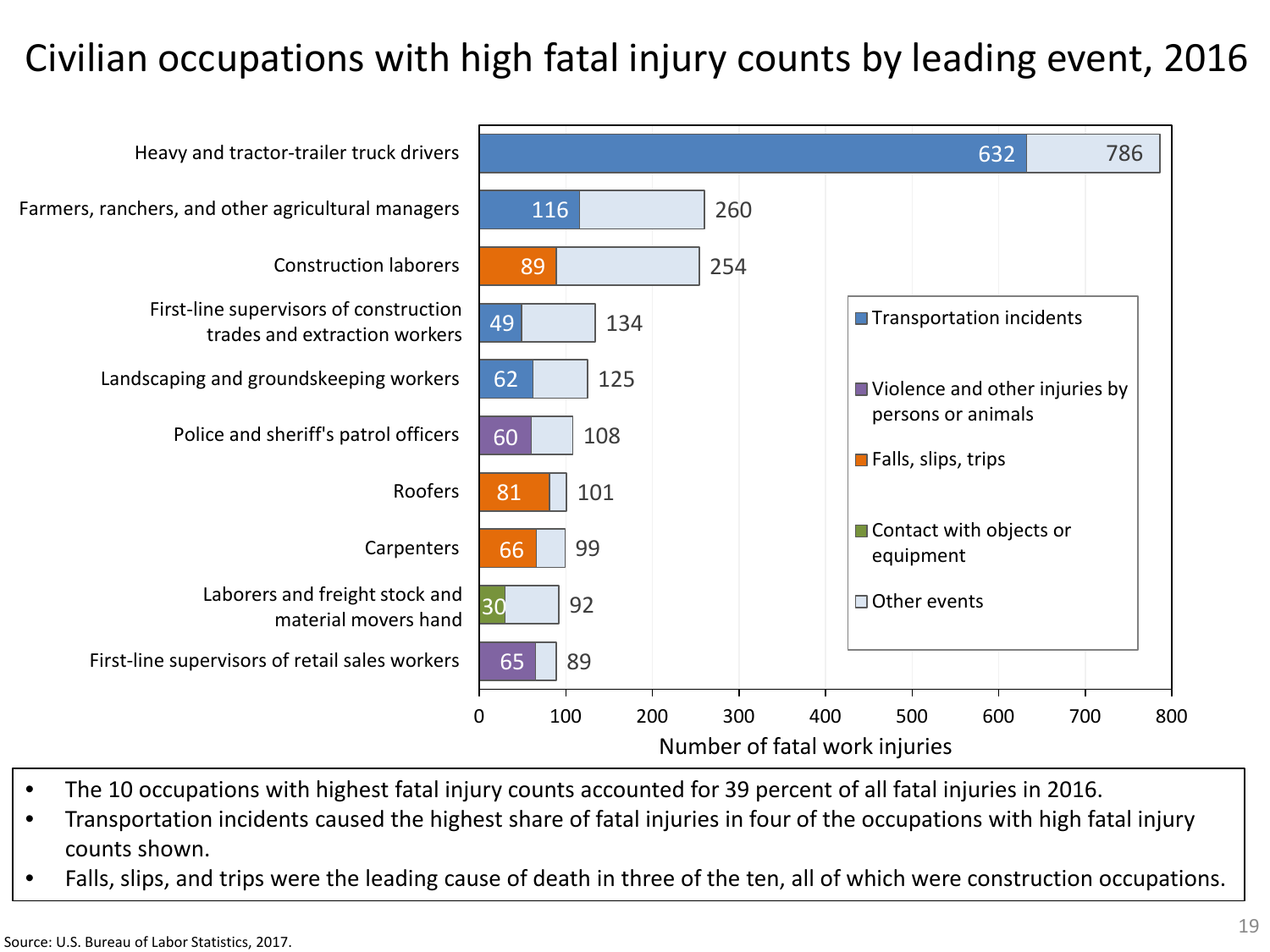#### Number of fatal work injuries by state, 2016



• Thirty-six states had more fatal injuries in 2016 than in 2015; thirteen states and the District of Columbia had fewer. Wyoming had the same total for both years.